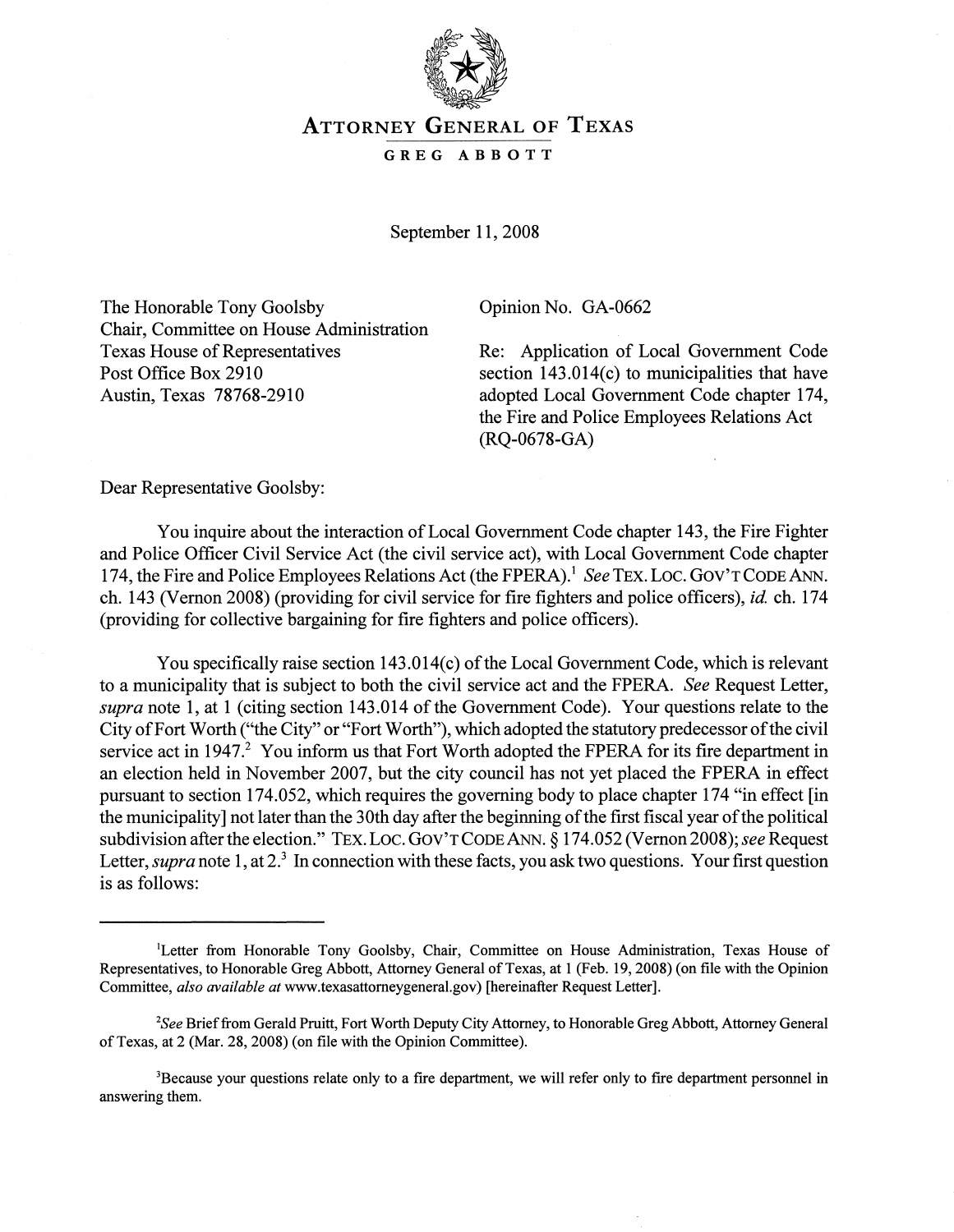[D]oes the last sentence of section  $143.014(c)$  nullify Assistant Fire Chief appointments made prior to the date of the adoption election unless the appointment procedure is adopted by the municipality through the collective bargaining process?

Request Letter, *supra* note 1, at 2. We note that section 143.014 does not mention nullifying appointments made under it. Instead, it addresses the appointment power that a city may grant the fire chief, and the impact the city's adoption of the FPERA has on this power.

Section 143.014 permits a civil service municipality to authorize the fire chief to appoint persons to the classification immediately below his own classification instead of filling these positions by examination. This section provides in part:

> (b) If approved by the governing body of the municipality by resolution or ordinance, the head of a fire or police department in the municipality in which at least four classifications<sup>4</sup> exist below the classification of department head may appoint each person occupying an authorized position in the classification immediately belowthat of department head, as prescribed by this section. The classification immediately below that of department head may include a person who has a different title but has the same pay grade.

> (c) . . . In a fire department in a municipality having fewer than 300 certified fire fighters, the department head may appoint not more than one person to the classification immediately below that of department head. If a municipality has 300 to 600 certified fire fighters, the department head may appoint two persons to the classification. If a municipality has more than 600 certified fire fighters, the department head may appoint three persons to the classification. *This subsection does not apply to a municipality that has·adopted The Fire and Police Employee Relations Act (Article '5154c-l, Vernon's Texas Civil Statutes)5 unless the municipality specifically adopts the appointment procedure prescribed by this subsection through the collective bargaining process.*

<sup>&</sup>lt;sup>4</sup>The Fire Fighters' and Police Officers' Civil Service Commission provides for the classification of all fire fighters and police officers, and the municipal governing body "shall establish the classifications by ordinance." TEX. LOC. GOV'T CODE ANN. § 143.021(a) (Vernon 2008).

<sup>5</sup>Article 5154c-l of the Revised Civil Statutes was repealed and recodified as chapter 174 of the Local Government Code in 1993. *See* Act of May 12, 1993, 73d Leg., R.S., ch. 269, §§ 4-5, 1993 Tex. Gen. Laws 987, 1263-74.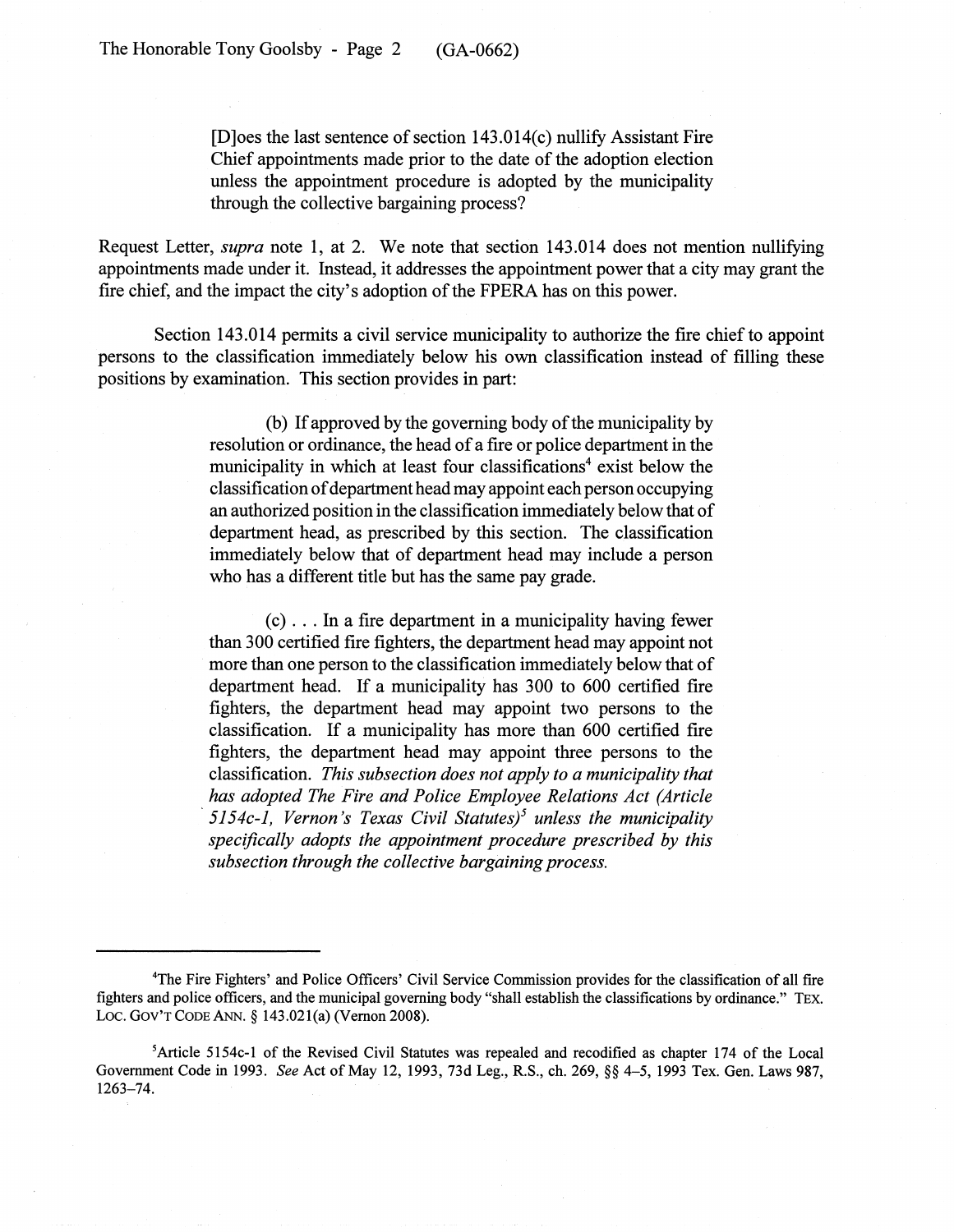TEX. LOC. GOV'T CODE ANN. § 143.014(b)–(c) (Vernon 2008) (footnote and emphasis added). Legislative history indicates that the purpose of section 143.014 is to allow a fire chief to create a management team.<sup>6</sup>

While the usual civil service requirements for employment and promotion do not apply to persons appointed by the department head under these provisions, appointees must fulfill the requirements set out in section 143.014(e). *See id* § 143.014(e) (among other requirements, appointees must meet requirements for appointment as head of a fire department). Pursuant to section 143.014, the Fort Worth City Council has authorized the fire chief to appoint up to three deputy fire chiefs. FORT WORTH, TEX. CODE § 13-24 (Municipal Code Corp. Supp. 69) (2008).

In construing statutes, the courts ascertain and give effect to the Legislature's intent as expressed by the language of the statute. *See City of Rockwall v. Hughes*, 246 S.W.3d 621, 625 (Tex. 2008). We read the words and phrases of statutes in context and construe them according to the rules of grammar and common usage. *See* TEX. GOV'T CODE ANN. § 311.011(a) (Vernon 2005). The courts use definitions prescribed by the Legislature and any technical or particular meaning the words have acquired. *See id.* § 311.011(b); *City of Rockwall*, 246 S.W.3d at 625. Otherwise, a statute's words are construed according to their plain and common meaning, unless a contrary intention is apparent. *See City of Rockwall*, 246 S.W.3d at 625.

The last sentence of section 143.014(c) provides that "[t]his *subsection* does not apply to a municipality that has adopted ... [the FPERA] unless the municipality specifically adopts the appointment procedure prescribed by *this subsection* through the collective bargaining process." TEX. Loc. GOV'T CODE ANN. § 143.014(c) (Vernon 2008) (emphasis added). The Code Construction Act provides that "a reference to <sup>a</sup> subtitle, subchapter, subsection, ... or other numbered or lettered unit without further identification is a reference to a unit of the next larger unit ofthe code in which the reference appears." TEX. GOV'T CODE ANN. § 311.006(2) (Vernon 2005); *see* XVII OXFORD ENGLISH DICTIONARY 56 (2d ed. 1989) (defining "subsection" as "[a] division of a section"). A subsection is a unit of a section, and "this subsection" refers to subsection (c) of section 143.014.

Thus, subsection (c) does not apply to a municipality that has adopted the FPERA unless the municipality specifically adopts the appointment procedure prescribed by subsection (c) through the collective bargaining process. *See* TEX. LOC. GOV'T CODE ANN. § 143.014(c) (Vernon 2008). In summary, the City's adoption of the FPERA does not change the subsection (b) authorization for the fire chief to appoint persons to the classification immediately below his own classification, but it removes the numerical limits established by subsection (c), unless the City adopts this procedure through the collective bargaining process.

*<sup>6</sup>See* Act relating to fIremen's and policemen's civil service, *Hearings on Tex. C.S.HB. 1015 Before the House Comm. on Urban Affairs,* 68th Leg., R.S. (Apr. 28, 1983) (statement ofDavid Griffm, Texas Municipal League) (audio tape available from House Video/Audio Servs.) (also on file with the Opinion Committee).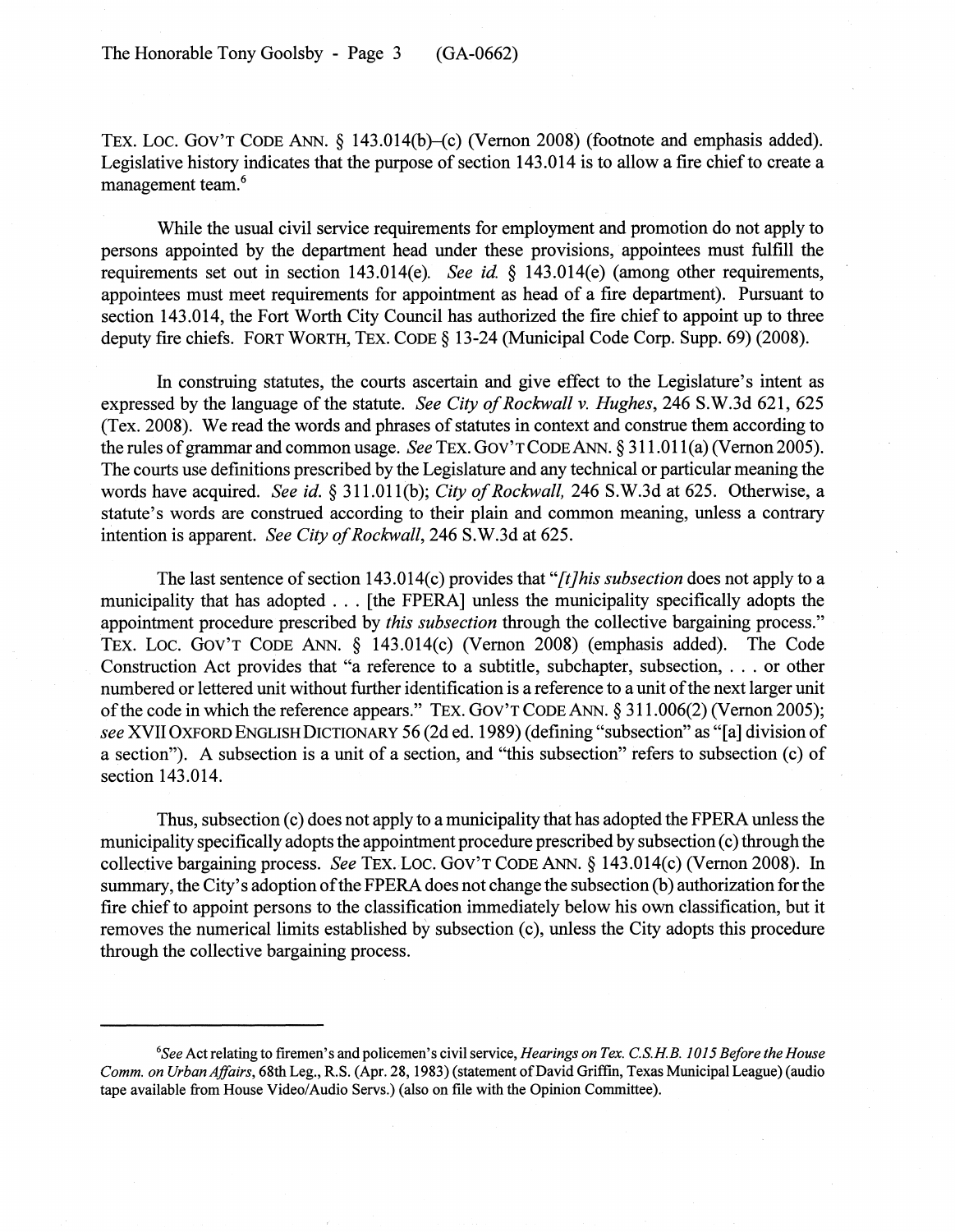The Honorable Tony Goolsby- Page 4 (GA-0662)

A brief submitted to us argues that the last sentence in subsection  $143.014(c)$  is "inherently contradictory," in that it refers to "the appointment procedure prescribed by this subsection."7 It states that subsection (b) of section 143.014 establishes "the appointment procedure," referred to in subsection (c), and that the words "appointment procedure" are without effect, unless the word "subsection" in section 143.014(c) is read as "section." *See* Deats Brief, *supra* note 7, at 5-6.

The briefrelies on *Bridgestone/Firestone, Inc.* v. *Glyn-Jones* for the rule "that courts are not bound by the literal meaning of words in the construction of statutes, but when the intent and purpose of the Legislature is manifest from a consideration of a statute as a whole, words will be restricted or enlarged in order to give the statute the meaning which was intended by the lawmakers." *Bridgestone/Firestone, Inc.* v. *Glyn-Jones,* 878 S.W.2d 132, 134 (Tex. 1994); *see State* v. *Terrell,* 588 S.W.2d 784, 786 (Tex. 1979) (ifthe Legislature'sintent is determined from examining the entire statute, the courts must enforce that intent even though it is not consistent with the strict letter of the statute). The *Bridgestone/Firestone* court addressed former article 6701d, section 107C(j),<sup>8</sup> which provided that the "[u]se or nonuse of a safety belt is not admissible evidence in a civil trial." *Bridgestone/Firestone, Inc.*, 878 S.W.2d at 133–34. Reading this provision in the context of the entire statute, the court determined that the Legislature did not intend the seat belt statute to apply in a suit against a seat belt manufacturer for a defective seat belt system. *See Bridgestone/Firestone*, *Inc.,* 878 S.W.2d at 133-34. *But see St. Luke's Episcopal Hosp.* v. *Agbor,* 952 S.W.2d 503, 505 (Tex. 1997) (discussing *Bridgestone/Firestone;* stating that courts must find the Legislature's intent in the statute's language).

We do not agree that the phrase "the appointment procedure prescribed by this subsection" is meaningless when it is read in context. Various subsections of section 143.014 describe aspects of the appointment procedure. Subsection (b) provides for the fire chief's appointment of his immediate subordinates, and subsection (c) places a limit on the number of persons the fire chief may appoint. Subsection  $(e)$  sets out the qualifications of persons appointed by the head of the fire department<sup>9</sup> and subsection (f) requires the department head to make each appointment "under this section" 90 days after a vacancy occurs in the position. TEX. LOC. GOV'T CODE ANN.  $\S$  143.014(f) (Vernon 2008). Section 143.014 recognizes that the appointment procedure is not confined to one subsection, stating that a fire chief "may appoint each person occupying an authorized position in

<sup>9</sup>Subsection 143.014(d) sets out the qualifications of persons appointed by the head of the police department.

<sup>&</sup>lt;sup>7</sup>Brief from B. Craig Deats, General Counsel, Deats, Durst, Owen & Levy, P.L.L.C., on behalf of the Texas State Association of Fire Fighters, to Honorable Greg Abbott, Attorney General of Texas, at 5 (Apr. 7, 2008) (on file with the Opinion Committee) [hereinafter Deats Brief].

*<sup>8</sup>See* Act ofMay 16, 1985, 69th Leg., R.S., ch. 804, § 1, 1985 Tex. Gen. Laws 2846,2847 (amending article 6701d of the Revised Civil Statutes by adding section 107C); Act of May 1, 1995, 74th Leg., R.S., ch. 165,  $\S$  1, 1995 Tex. Gen. Laws 1025, 1643-44, 1871 (repealing article 6701d, and recodifying it as section 545.413(g) of the Transportation Code); Act of June 2, 2003, 78th Leg., R.S., ch. 204, § 8, 2003 Tex. Gen. Laws 847, 863 (repealing section  $545.413(g)$  of the Transportation Code).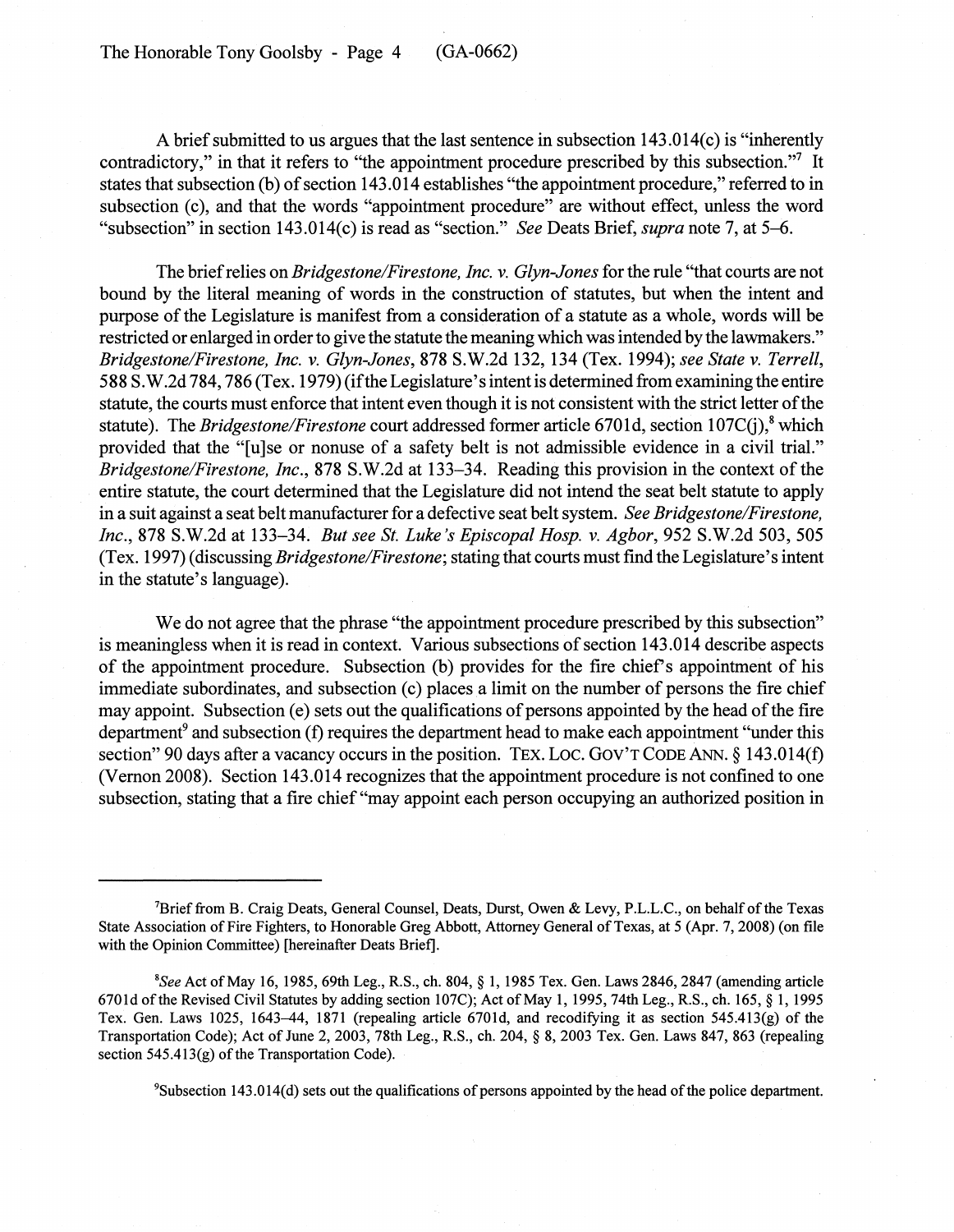the classification immediately below that of department head, *as prescribed by this section." Id.* § 143.014(b) (emphasis added). The appointment procedure as a whole is found in section 143.014, and various subsections of section 143.014 set out components of the appointment procedure.

Legislative history of the bill that adopted the predecessor<sup>10</sup> of section 143.014 supports our conclusion that the last sentence of subsection  $143.014(c)$  removes only the limit on the number of personsthe fire chiefmay appoint. *See* HOUSE STUDY GROUP, BILLANALYSIS, Tex. C.S.H.B. 1015, 68th Leg., R.S. (1983). The bill analysis states that

> [c]ities with a minimum of four classifications below the police or fire chief could allow a chief to appoint immediate subordinates.  $\dots$

> Fire chiefs *in cities not underthe Fire andPolice Employee Relations Act* and with fewer than 300 firefighters could appoint only one person ....

*Id.* at 1–2 (emphasis added). The emphasized language shows that adoption of the FPERA would change the number of persons the fire chief could appoint, not that it would take away the City's authority to allow a fire chief to appoint a management team.

Our construction of subsection  $143.014(c)$  is consistent with other legislation on this subject, in particular with section 143.311, a provision of chapter 143, subchapter I. *See* TEX. Loc. GOV'T CODE ANN. §§ 143.301-.313 (Vernon 2008). Chapter 143, subchapter I, which applies to certain municipalities with a population of 460,000 or more that have not adopted the FPERA, authorizes these municipalities to negotiate agreements with police officer and fire fighter associations. *See id.* §§ 143.301-.304. Section 143.311 statesthat "[s]ection 143.014(c) does not apply to a municipality to which this subchapter applies." *Id* § 143.311. As the bill analysis stated, the bill would "allow police and firefighter department heads to make more than two assistant appointments." HOUSE RESEARCH ORGANIZATION, BILLANALYSIS, Tex. S.B. 863, 74thLeg.,R.S. (1995). Section 143.311 implements the same legislative policy found in the last sentence of subsection  $143.014(c)$ .

In answer to your first question, we advise you that a city's adoption of the FPERA removes the limits on the number of persons the city may authorize a fire chief to appoint "unless the municipality specifically adopts the appointment procedure prescribed by this subsection through the collective bargaining process." TEX. Loc. GOV'T CODE ANN. § 143.014(c) (Vernon 2008). A city's adoption of the FPERA does not change the fire chief's authority to make such appointments. Thus, we need not consider whether the adoption of the FPERA might "nullify Assistant Fire Chief appointments made prior to the date of the adoption" Request Letter, *supra* note 1, at 2.

, Your second question is as follows:

<sup>&</sup>lt;sup>10</sup>The predecessor of Local Government Code section 143.014 was adopted by House Bill 1015 of the 68th regular legislative session. *See* Act ofMay 30, 1983, 68th Leg., R.S., ch. 420, § 3, 1983 Tex. Gen. Laws 2246, 2249-53.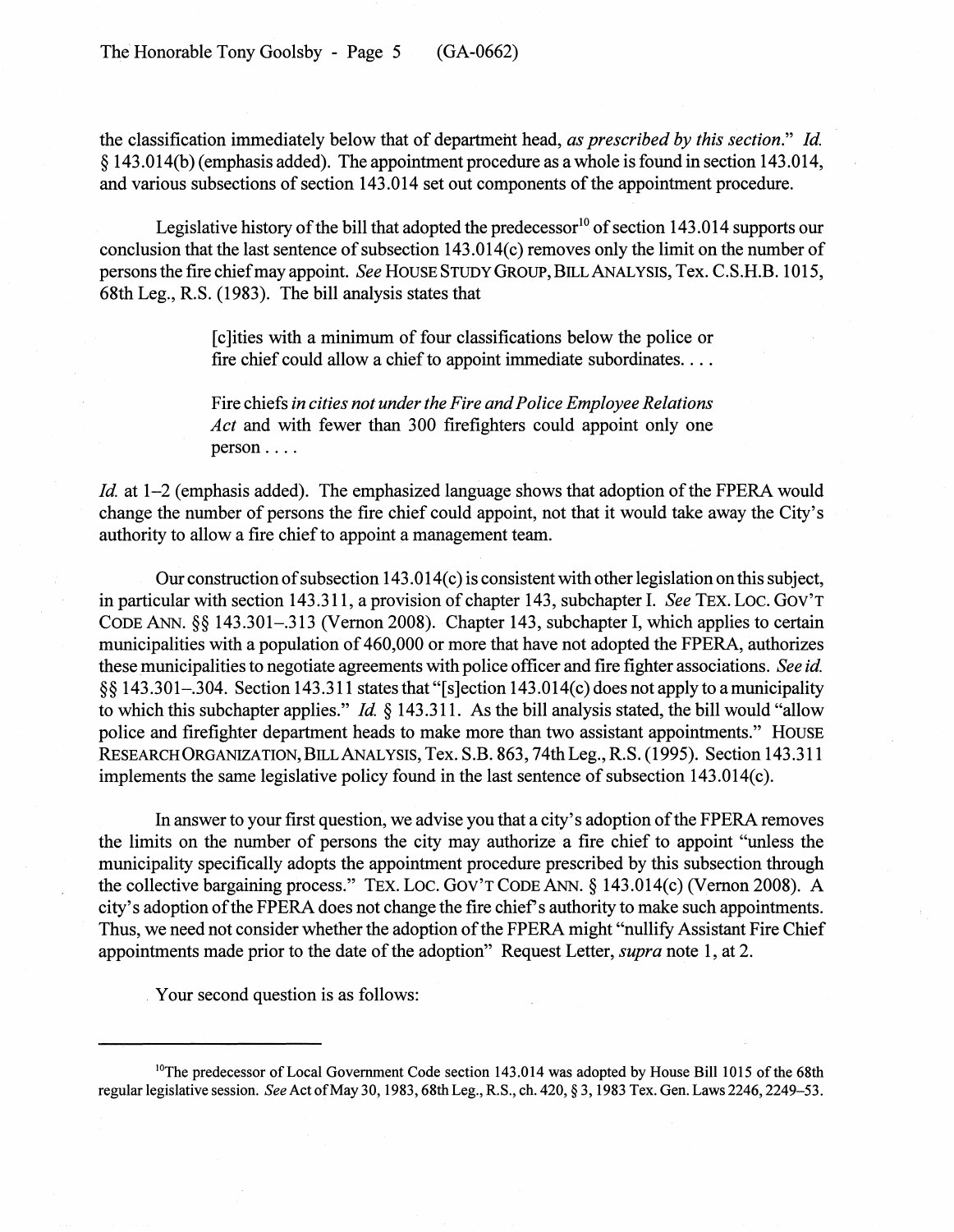[at] what point does Fort Worth's ability to continue appointing Assistant Fire Chiefs under [section] 143.014 cease (absent adoption of a collectively bargained procedure)?

*Id.* This question is based on a premise contrary to our answer to your first question, in that it assumes that Fort Worth's adoption of the FPERA would remove a fire chief's subsection 143.014(b) authority to appoint assistants. Butyou rephrase this question more generally asfollows: "Is the FPERA considered 'adopted' at the time the successful adoption election is certified by the City Council, or on the later date when the City Council places the FPERA in effect." *Id.* Your rephrased question refers to the statement in subsection 143.014(c) that "[t]his subsection does not apply to a municipality that has *adopted* the Fire and Police Employee Relations Act." TEx. Loc. GOV'T CODE ANN. § 143.014(c) (Vernon 2008) (emphasis added). Thus, we address the meaning of "adopted" in section 143.014(c).

Your question about the meaning of "adopted" does not require us to decide when the FPERA becomes effective in Fort Worth for all purposes.<sup>11</sup> We are construing language in Local Government Code chapter 143, the civil service act, and we examine Local Government Code chapter 174, the FPERA, only for the provision triggering the inapplicability of subsection 143.014(c), that is, the FPERA provision stating when the FPERA is "adopted." You mention the FPERA provisions on the adoption election and on the city council's placing the FPERA in effect. Request Letter, *supra* note 1, at 2. These are respectively sections 174.051 and 174.052. Section 174.051 provides in part:

> (a) The governing body of a political subdivision to which this chapter applies shall order *an election for the adoption of this chapter* on receiving a petition signed by qualified voters of the political subdivision [in certain numbers]

> > (b) [election date].

(c) The ballot in the election shall be printed to provide for voting for or against the proposition: *"Adoption* of the state law applicable to (fire fighters, police officers, or both, as applicable) that establishes collective bargaining if a majority of the affected employees favor representation by an employees association, preserves the prohibition against strikes and lockouts, and provides penalties for strikes and lockouts."

TEX. Loc. GOV'T CODE ANN. § 174.051 (Vernon 2008) (emphasis added).

<sup>11</sup>Thus, we do not address *City 0/Kingsville* v. *International Ass'n o/Firefighters, Local Union No. 2390, 568* S.W.2d 397, 400 (Tex. Civ. App.--Corpus Christi 1978, no writ), which considered whether the FPERA collective bargaining provisions had been in effect for at least one year.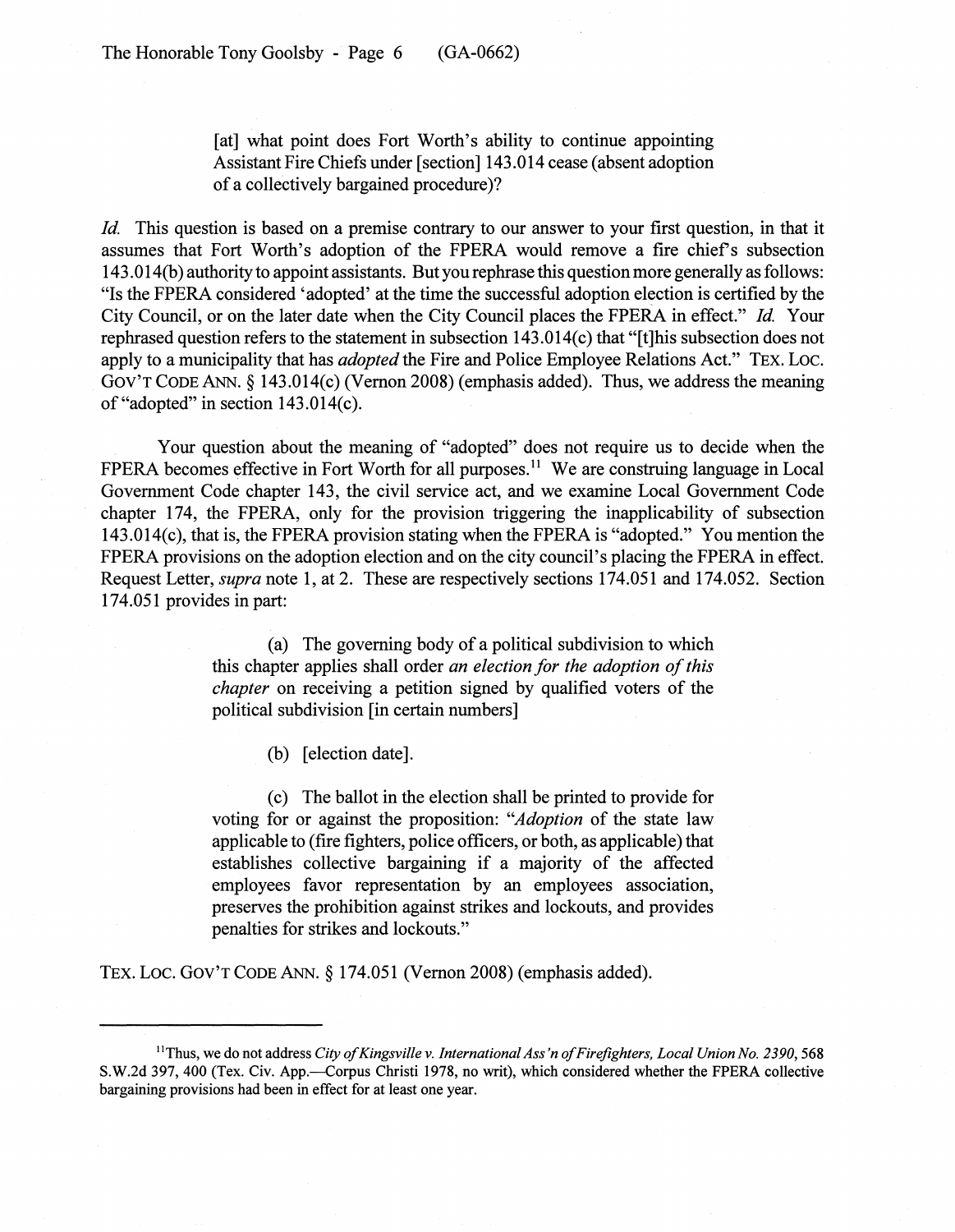Section 174.052 provides as follows:

If a majority of the votes cast in an election under Section 174.051 *favor adoption* of this chapter, *the governing body shall place this chapter in effect* not later than the 30th day after the beginning of the first fiscal year of the political subdivision after the election.

*Id.* § 174.052 (emphasis added). You state that Fort Worth's first fiscal year after the November 2007 election begins October 1, 2008, that the Fort Worth City Council has not yet placed chapter 174 in effect, and that it is not required to do so before October 30, 2008. *See* Request Letter, *supra* note 1, at 2.

We construe sections 174.051 and 174.052 by reading their words and phrases in context and according to the rules of grammar and common usage. *See* TEX. GOV'T CODE ANN. § 311.011(a) (Vernon 2005). Both provisions refer to the adoption of the FPERA by an election. Section 174.052 establishes the time when the governing body "shall place this chapter [174] in effect." *See* TEX. Loc. GOV'T CODE ANN. § 174.052 (Vernon 2008); *see id* § 174.051. Subsection 143.014(c) refers to "a municipality that has adopted the Fire and Police Employee Relations Act," not to one that has placed the FPERA in effect. *Id* § 143.014(c). The numerical limits established by subsection 143.014(c) become inapplicable in the municipality when the FPERA is adopted by election. <sup>12</sup>

 $12$ The limits in subsection 143.014(c) may be reimposed if the municipality specifically adopts them through the collective bargaining process. *See* TEX. LOC. GOV'T CODE ANN. § 143.014(c) (Vernon 2008).